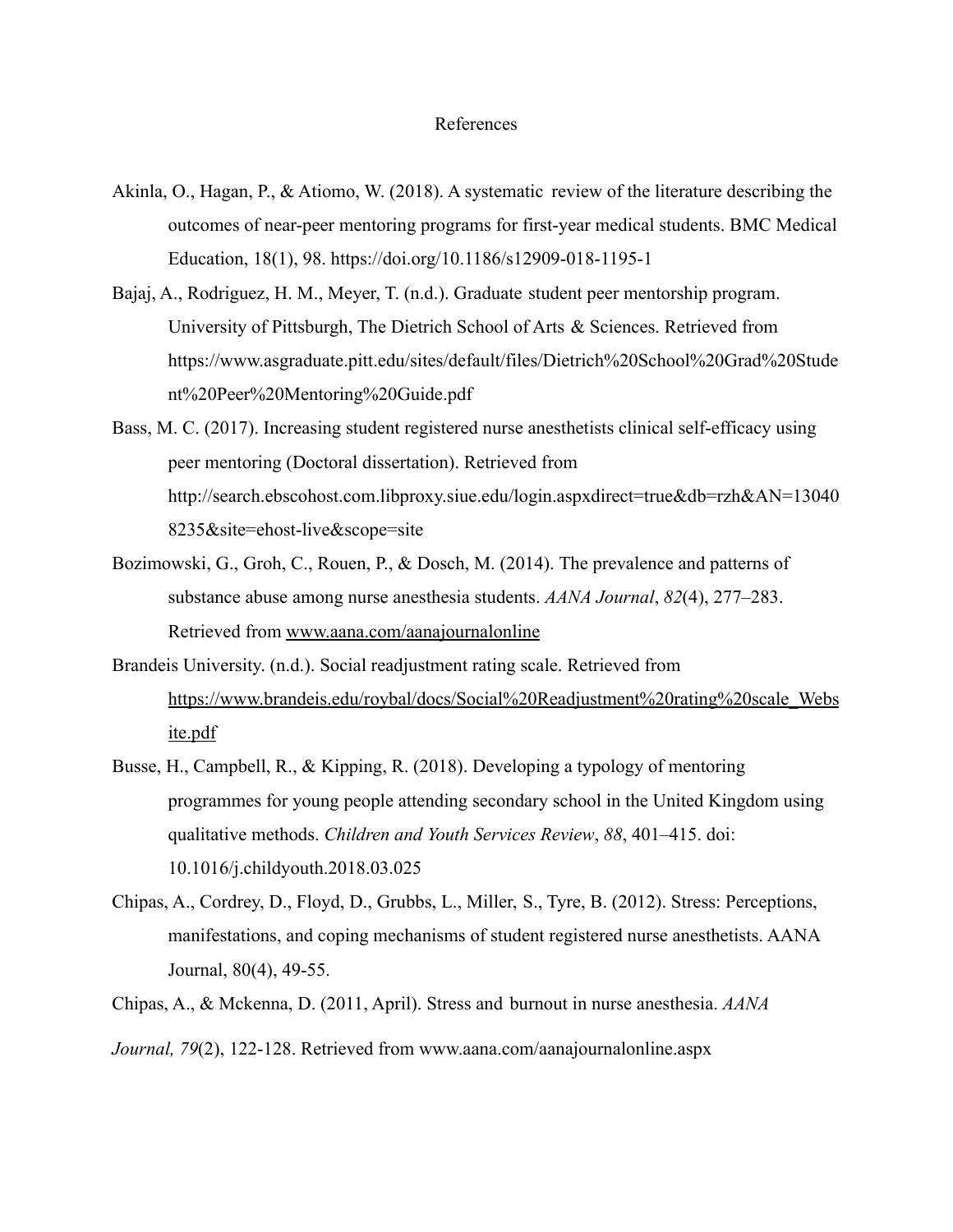- Conner, M. (2015). Self-Efficacy, stress, and social support in retention of student registered nurse anesthetists. AANA Journal, 83(2). Retrieved from <https://pdfs.semanticscholar.org/2040/e1f7d6a1c31dab982105f79f8ac020ead960.pdf>
- Dennison, S. (2010). Peer mentoring: Untapped potential. *Journal of Nursing Education*, *49*(6), 340-342. <https://doi.org/10.3928/01484834-20100217-04>
- Flexman, A. M., & Gelb, A. W. (2011, December 14). Mentorship in anesthesia how little we know. Canadian Journal of Anesthesia, 59, 241-245.<http://dx.doi.org/10.1007/s12630-011-9657-5>
- Foxwell, A. A., Kennard, B. D., Rodgers, C., Wolfe, K. L., Cassedy, H. F., & Thomas, A. (2017). Developing a Peer Mentorship Program to Increase Competence in Clinical Supervision in Clinical Psychology Doctoral Training Programs. *Academic Psychiatry*, *41*(6), 828–832. doi: 10.1007/s40596-017-0714-4
- Glass, N., Walter, R. (2000). An experience of peer mentoring with student nurses: Enhancement of Personal and Professional Growth. Journal of Nursing Education, 39(4), 155-160. <https://doi.org/10.3928/0148-4834-20000401-05>
- Gopalan, C. (n.d.) *Advanced Human Physiology.*
- Griffin, A., Yancey, V., & Dudley, M. (2017). Wellness and thriving in a student registered nurse anesthetist population. *AANA Journal*, *85*(5), 325–330. Retrieved from www.aana.com/aanajournalonline

Grove, J., Huon, G. (2003). How to implement a peer mentoring program. *Peer Mentoring Program.* Retrieved from [http://www.wacampuscompact.org/retentionproject/onlineresources/2011onlineresources/](http://www.wacampuscompact.org/retentionproject/onlineresources/2011onlineresources/Mentoring%20Models/Peer%20Mentoring/How%20To%20Implement%20A%20Peer%20Mentoring%20Program_%20A%20User) [Mentoring%20Models/Peer%20Mentoring/How%20To%20Implement%20A%20Peer%2](http://www.wacampuscompact.org/retentionproject/onlineresources/2011onlineresources/Mentoring%20Models/Peer%20Mentoring/How%20To%20Implement%20A%20Peer%20Mentoring%20Program_%20A%20User) [0Mentoring%20Program\\_%20A%20User's%20Guide.pdf](http://www.wacampuscompact.org/retentionproject/onlineresources/2011onlineresources/Mentoring%20Models/Peer%20Mentoring/How%20To%20Implement%20A%20Peer%20Mentoring%20Program_%20A%20User)

Harris, R., Birk, S. B., & Sherman, J. (2016). E-Mentoring for Doctor of Nursing Practice Students: A Pilot Program. *Journal of Nursing Education*, *55*(8), 458–462. doi: 10.3928/01484834-20160715-07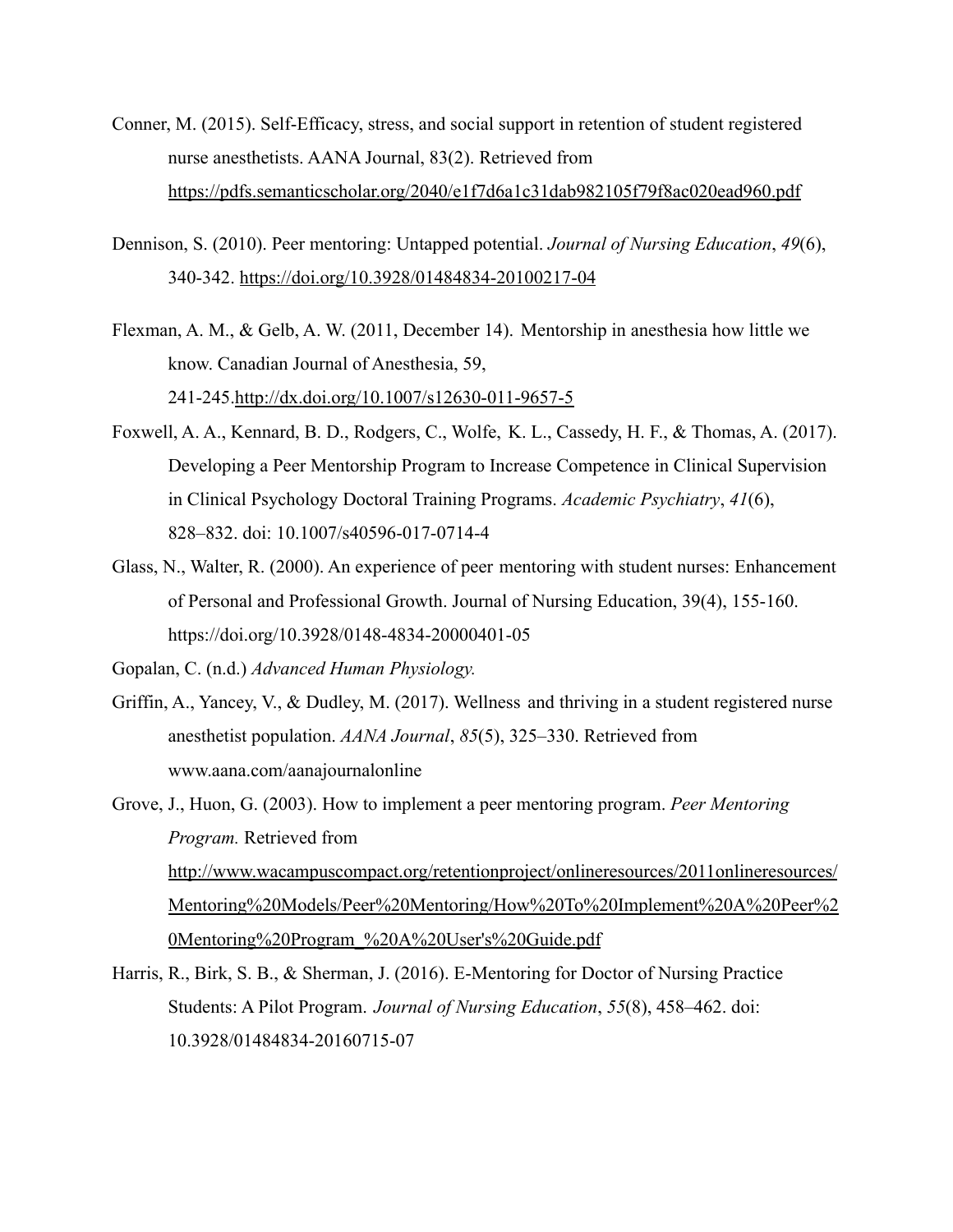- Head, Elise G., "The Use of Peer Mentoring to Decrease Stress in Student Registered Nurse Anesthetists" (2015). Doctoral Projects. 14. [https://aquila.usm.edu/dnp\\_capstone/14](https://aquila.usm.edu/dnp_capstone/14)
- Kolb, D. (1984). Experiential Learning: Experience as the source of learning and Development. Englewood Cliffs, NJ: Prentice-Hall.
- Macrander, A. (Ed.). (2017). *Graduate Student Peer Mentoring Handbook.* Washington University in St. Louis, The Graduate School. Retrieved from [https://graduateschool.wustl.edu/sites/graduateschool.wustl.edu/files/Peer%20Mentoring](https://graduateschool.wustl.edu/sites/graduateschool.wustl.edu/files/Peer%20Mentoring%20Handbook.pdf) [%20Handbook.pdf](https://graduateschool.wustl.edu/sites/graduateschool.wustl.edu/files/Peer%20Mentoring%20Handbook.pdf)
- McKay, K. A. C., Buen, J. E., Bohan, K. J., Maye, J. P.(2010) Determining the relationship of acute stress, anxiety, and salivary alpha-amylase level with performance of student nurse anesthetists during human-based anesthesia simulator training. *AANA Journal, 78*(4). Retrieved from [www.aana.com/aanajournalonline.aspx](http://www.aana.com/aanajournalonline.aspx)
- Miller, D., & McCartney, C. (2015). Mentoring during anesthesia residency training: Challenges and opportunities. *Canadian Journal of Anaesthesia*, *62*(9), 950-955. http://dx.doi.org/10.1007/s12630-015-0419-7
- Nowell, L., Norris, J. M., Mrklas, K., & White, D. E. (2016). Mixed methods systematic review exploring mentorship outcomes in nursing academia. *Journal of Advanced Nursing*, *73*(3), 527–544. doi: 10.1111/jan.13152
- Phillips, J. K. (2010). Exploring student nurse anesthetist stressors and coping using grounded theory methodology. *AANA Journal*, *78*(6), 474-482. Retrieved from [www.aana.com/aanajournalonline.aspx](http://www.aana.com/aanajournalonline.aspx)
- Rice, K. G., Ray, M. E., Davis, D. E., DeBlaere, C., & Ashby, J. S. (2015). Perfectionism and longitudinal patterns of stress for STEM majors: Implications for academic performance. *Journal of Counseling Psychology*, *62*(4), 718-731. https://doi.org/10.1037/cou0000097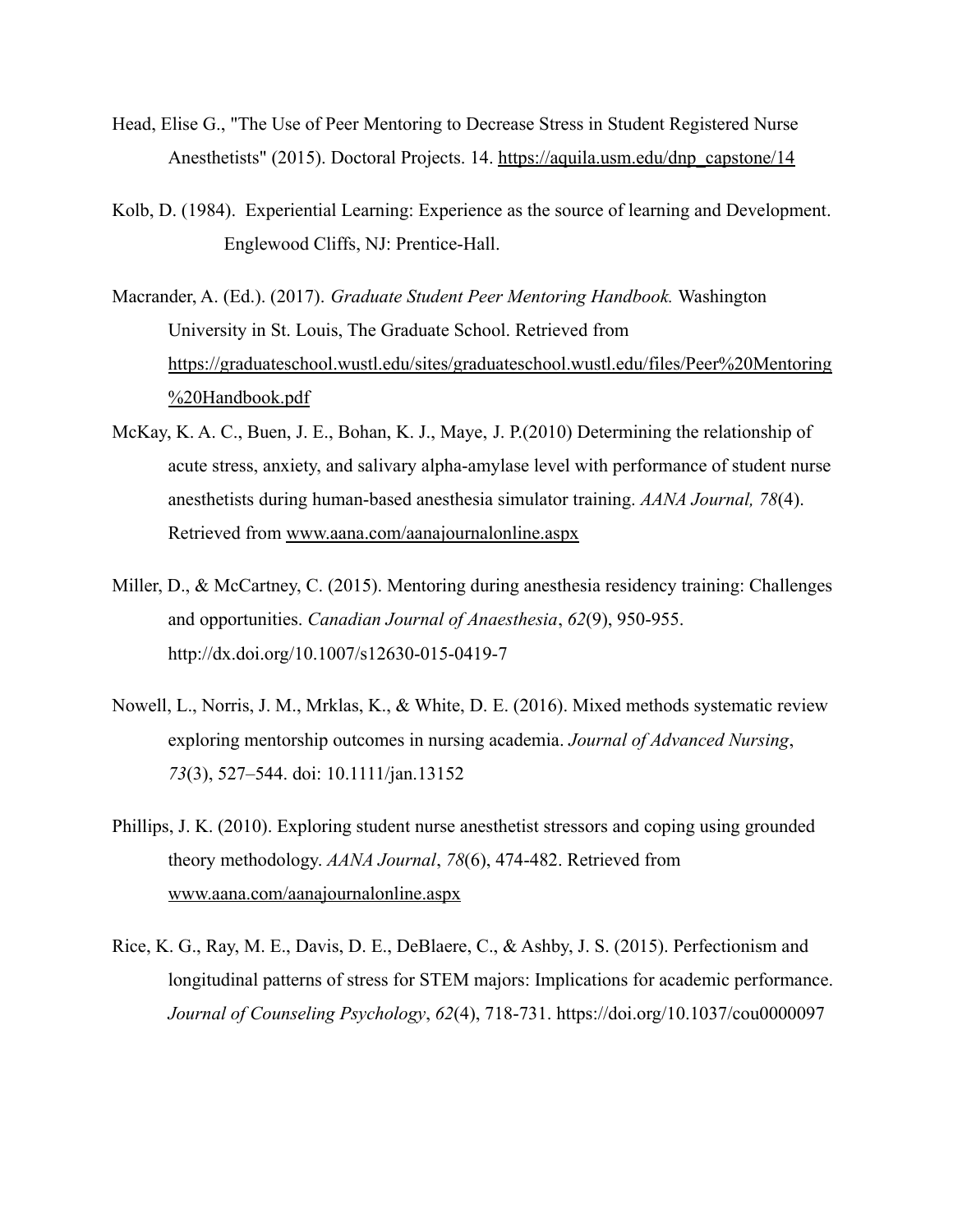- Robinson, E., & Niemer, L. (2010). A peer mentor tutor program for academic success in nursing. *Nursing Education Perspectives*, *31*(5), 286-289. Retrieved from http://web.a.ebscohost.com.libproxy.siue.edu/ehost/pdfviewer/pdfviewer?sid=d8b92950- 5176-4424-9004-7e9fd325b175%40sessionmgr4007&vid=15&hid=4204
- Rouser TA, Tremonti A, Golinski M. The general well being of the graduate nurse anesthesia student: a comparison of health patterns during the anesthesia education experience [abstract]. AANA J. 2007; 75(5):380:A47.
- Sass, E., & Rutledge, D. N. (2011). Clinical education experiences: Perceptions of student registered nurse anesthetists. *AANA Journal*, *79*(4), 35–42. Retrieved from [www.aana.com/aanajournalonline.aspx](http://www.aana.com/aanajournalonline.aspx)
- Schäfer, M., Pander, T., Pinilla, S., Fischer, M. R., Borch, P. V. D., & Dimitriadis, K. (2016). A prospective, randomised trial of different matching procedures for structured mentoring programmes in medical education. *Medical Teacher*, *38*(9), 921–929. doi: 10.3109/0142159x.2015.1132834
- Sherwood, L. (2010). Human physiology: From cells to systems. Belmont, CA: Cengage Learning.
- Sohail, N. (2013). Stress and academic performance among medical students. *Journal of the College of Physicians and Surgeons Pakistan*, *23*(1), 67-71. https://doi.org/01.2013/JCPSP.6771
- *Standards for accreditation of nurse anesthesia educational programs: Practice doctorate*. (2015). Retrieved from http://home.coa.us.com/accreditation/Documents/Standards%20for%20Accreditation%20 of%20Nurse%20Anesthesia%20Programs%20-%20Practice%20Doctorate,%20rev%20 May%202017.pdf
- Szlachta, J. (2013). Peer Instruction of First-Year Nurse Anesthetist Students: A Pilot Study of a Strategy to Use Limited Faculty Resources and Promote Learning. *Journal of Nursing Education*, *52*(6), 355–359. doi: 10.3928/01484834-20130515-01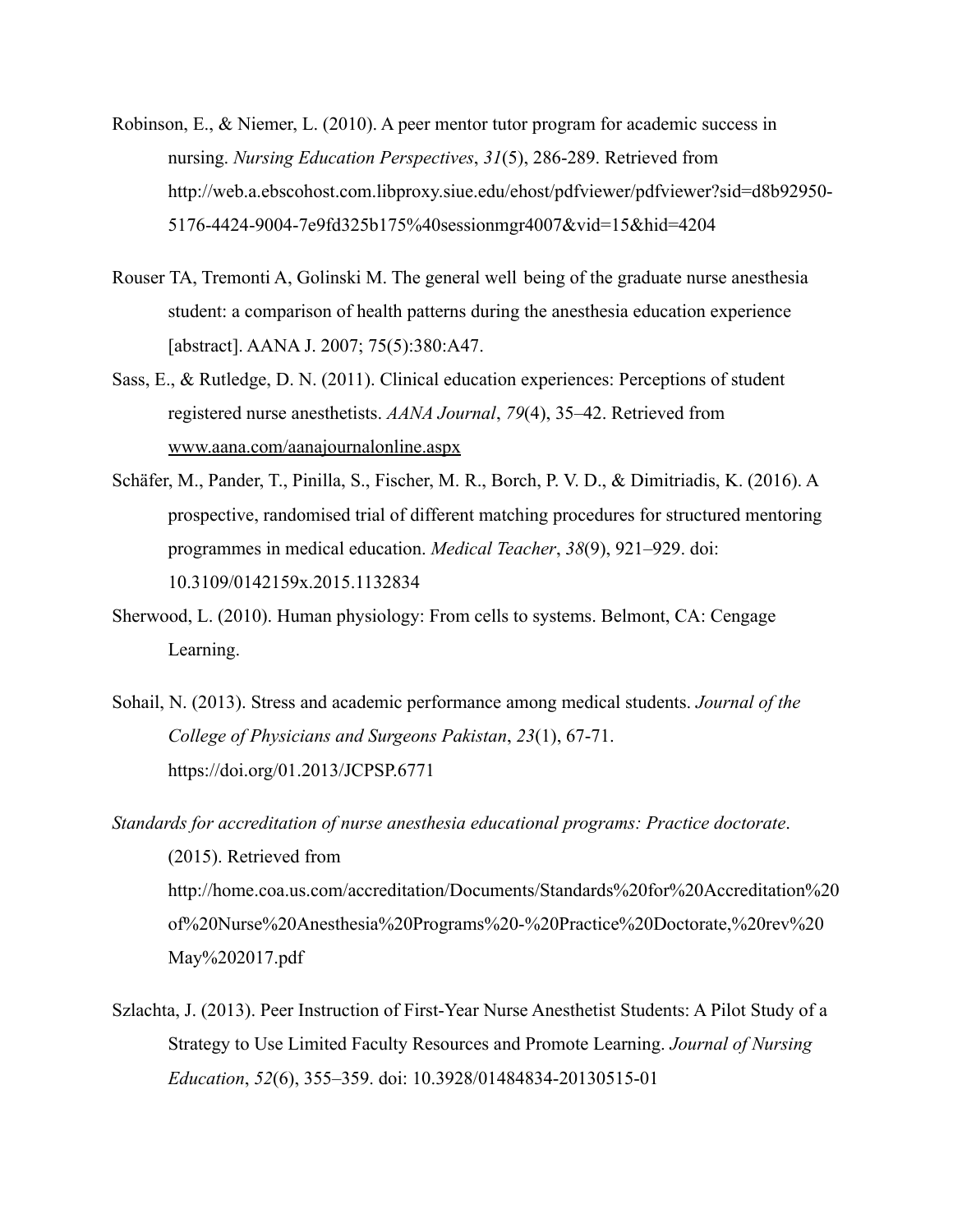- Taylor H., Reyes H. (2012). Self-efficacy and resilience in baccalaureate nursing students. *Internal Journal of Nursing Education Scholarship, 9*(1), 1-12. Retrieved from https://www-degruyter-com.libproxy.siue.edu/downloadpdf/j/ijnes.2012.9.issue-1/1548-9 23X.2218/1548-923X.2218.pdf
- Taylor, J. S., Faghri, S., Aggarwal, N., Zeller, K., Dollase, R., & Reis, S. P. (2013). Developing a Peer-Mentor Program for Medical Students. *Teaching and Learning in Medicine*, *25*(1), 97–102. doi: 10.1080/10401334.2012.741544
- Taylor, J. M., & Neimeyer, G. J. (2009). Graduate school mentoring in clinical, counselling, and experimental academic training programs: An exploratory study. *Counselling Psychology Quarterly*, 22(2), 257-266.
- Tracy, A. (2017). Perceptions of certified registered nurse anesthetists on factors affecting their transition from student. *AANA Journal, 85*(6). Retrieved from [www.aana.com/aanajournalonline](http://www.aana.com/aanajournalonline)
- Thalluri, J. (2016). Who benefits more from a peer support group? First year student success for pathology students. *Procedia Social and Behavioral Sciences*, *228*, 39-44. https://doi.org/10.1016/j.sbspro.2016.07.006
- Waldner, M. & Olson, J. (2007). Taking the patient to the classroom: Applying Theoretical Frameworks to Simulation in Nursing Education. I*nternational Journal of Nursing Education Scholarship*, 4 (1), 18-23.
- Wong, E., & Li, Q. (2011). Faculty discernment of student registered nurse anesthetist's personality characteristics that contribute to safe and unsafe nurse anesthesia practice: Metrics of excellence. *AANA Journal*, *79*(3), 227–235. Retrieved from www.aana.com/aanajournalonline.aspx
- Wright, E. L., McGuiness, T., Moneyham, L. D. ,Schumacher, J. E., Zwerling, A., Stullenbarger, N. E. (2012). Opioid abuse among nurse anesthetists and anesthesiologists. AANA Journal, 80(2). Retrieved from